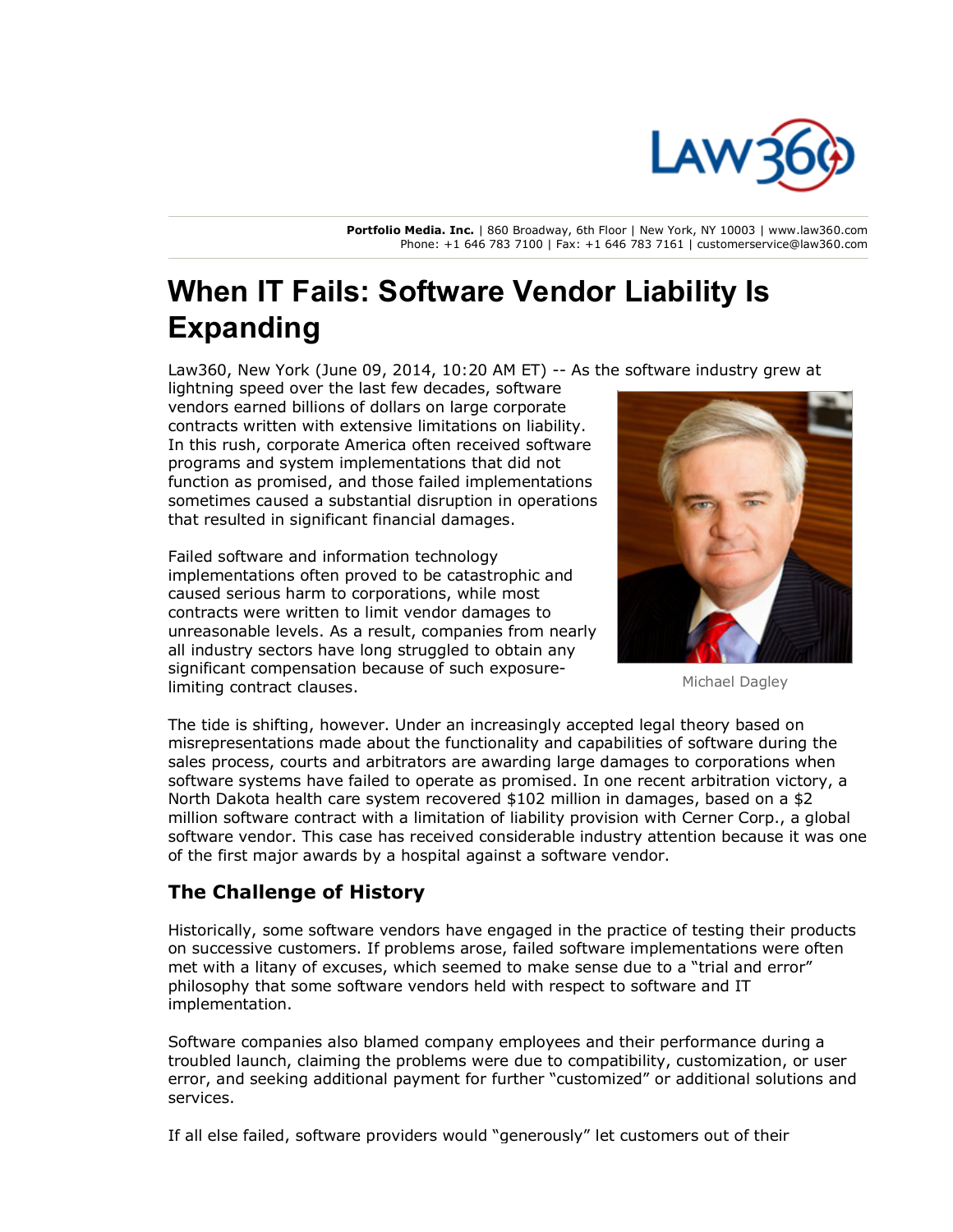expensive contracts or negotiate minimal discounts.

## **The Health Care Breakthrough**

In the health care industry, correctly working software is essential to meeting regulatory and compliance requirements for patient care and financial reimbursement. Dysfunctional software does not just slow business processes; executives can be sent to prison for financial and other irregularities.

Until now, health care organizations have been reluctant to litigate because they tend to accept the vendors' blame; they look at the contract and think they have no legal remedy; and they fear that converting back to the previous platform or a new platform is too expensive and risky. Software companies must be pressured to deliver or be held accountable for their promises because the implications of failure are too great for healthcare companies.

As a result, there are numerous noteworthy disputes involving healthcare companies battling against software providers. For example, in North Carolina, a class action is pending regarding failed software to pay Medicaid claims. Another matter is underway in Tennessee. A failed health care exchange in Oregon also resulted in investigations and litigation.

## **The Solution: A Tort-Based Legal Theory**

The innovative legal theory taking center stage shifts the blame back to software companies and is based on the sales and marketing claims software providers make. This theory expands the vendor's liability beyond what it would be under the limits in the vendor-written contract. Courts and arbitrators are recognizing that vendors should be held accountable for the promises they make regarding the functionality of their software.

Why? Because purchaser-companies rely on those promises and real damages occur to the bottom line beyond the lost investment in the failed technology. In addition, software vendors have been far too aggressive and cavalier about whether the software they are selling actually does what they advertise. They sometimes don't disclose known problems and glitches to potential clients. Nor do they disclose lack of functionality or problems that other customers are facing, which is material information to a potential buyer.

## **Preventative Steps to Prevent Such Litigation**

Customers buying large software implementations should consult legal counsel and review software and information technology contracts to better understand the vendor's specific performance obligations, existing remedies and damage limitations. Further, software companies and other information technology vendors should revise their contracts in response to recent decisions and allow for contractual remedies reasonably aimed at compensating an injured buyer.

## **Conclusion**

Software companies who knowingly misrepresent the capabilities and functionality of their products will now be held accountable. Courts are holding that software companies have a legal obligation to disclose problems in their sales process. This new result will not be confined to health care industry but will have major implications for the health care industry and providers.

—By Michael L. Dagley and Brittain W. Sexton, Bass Berry & Sims PLC

*Michael Dagley is a member and Brittain Sexton is an associate in Bass Berry's Nashville,*